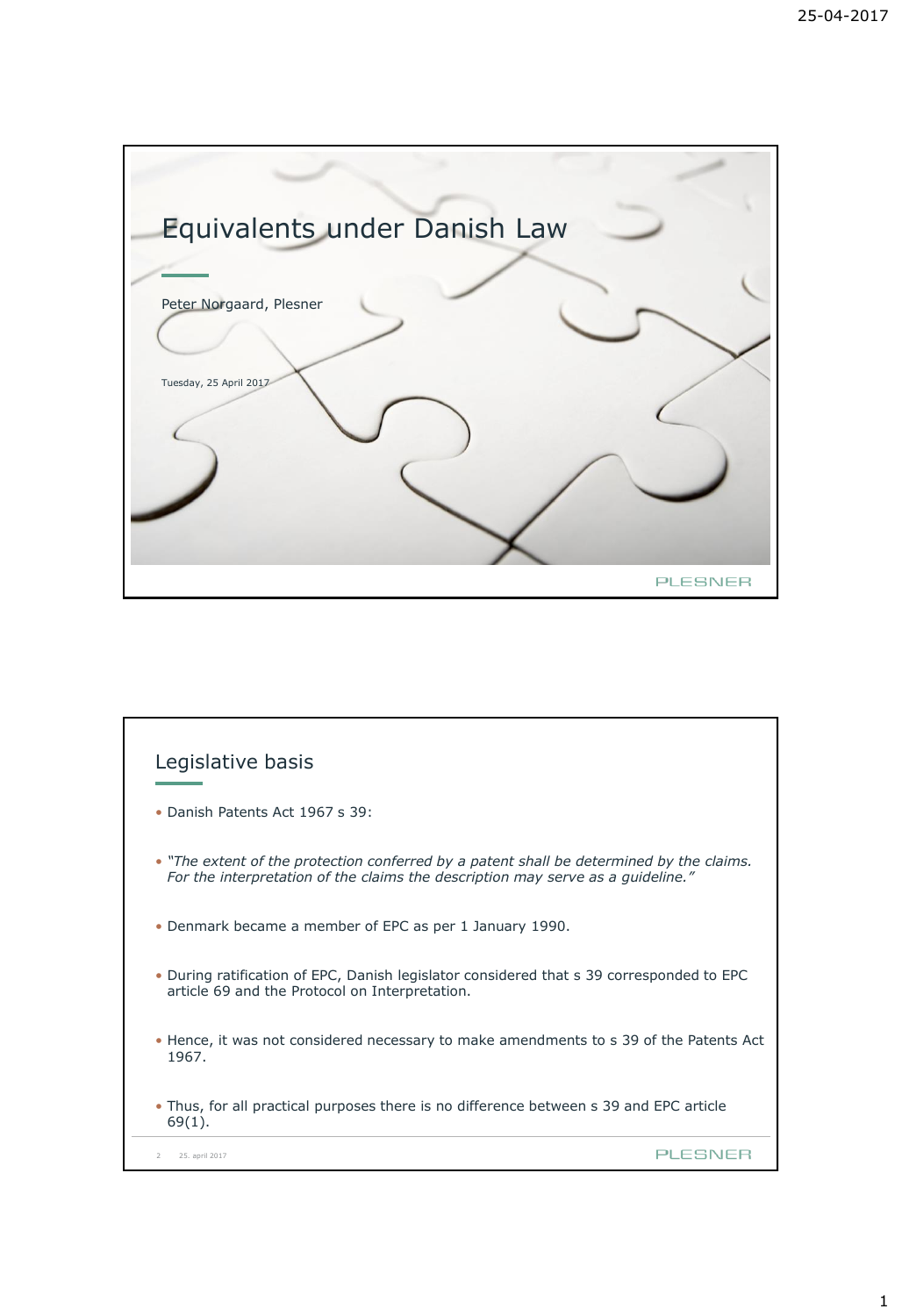| Case law from the Danish Supreme Court (1)                                                                                                                              |
|-------------------------------------------------------------------------------------------------------------------------------------------------------------------------|
| Dansk Elektrolyse A/S v Guldager A/S [2009] UfR 1523                                                                                                                    |
| • Danish patent no DK 167.870 B2 "process for corrosion protection of a water system".                                                                                  |
| $\bullet$ »Claim 1:                                                                                                                                                     |
| 1) Process for corrosion protection of a water system by electrolysis,                                                                                                  |
| 2) by which one applies a container which the water flows through,                                                                                                      |
| 3) with more electrodes connected to a power source                                                                                                                     |
| characterised by                                                                                                                                                        |
| 4) that one applies at least one cathode which contains the metal aluminium,                                                                                            |
| 5) so that aluminium ions are formed by the cathode.                                                                                                                    |
| • The defendant (Dansk Elektrolyse) claimed that it did not infringe since <i>inter alia</i> it used<br>two containers instead of one, hence not fulfilling feature 2). |
| PLESNEE<br>25. april 2017<br>3                                                                                                                                          |

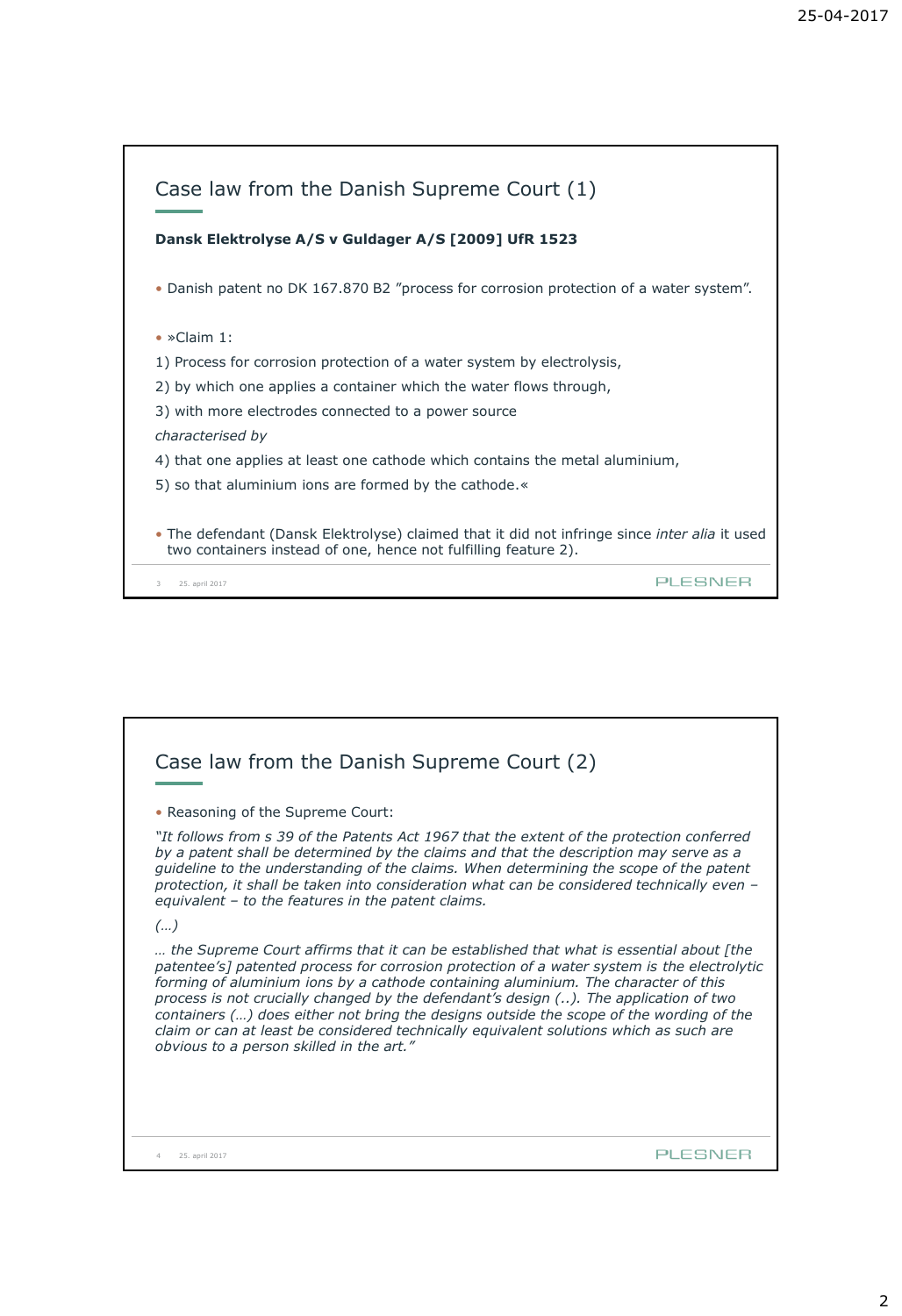|   | • Hence, a 4 point test is applied in relation to claim equivalents:                                                                                      |
|---|-----------------------------------------------------------------------------------------------------------------------------------------------------------|
| ۰ | 1) Divide the claim into features.                                                                                                                        |
|   | 2) Ask what is essential in the patented invention. In Denmark, court appointed<br>(neutral) experts are almost always used to determine this.            |
| ۰ | 3) Ask whether the patented invention is crucially changed by the design in dispute.<br>Presumably at least the essential features must have been copied. |
| ۰ | 4) Ask whether the design in dispute was obvious to a person skilled in the art. But<br>patent obtained by the defendant did not prevent infringement.    |
|   |                                                                                                                                                           |
|   | • This approach allows for going outside the wording of the claims to a certain extent.                                                                   |
|   |                                                                                                                                                           |
|   |                                                                                                                                                           |

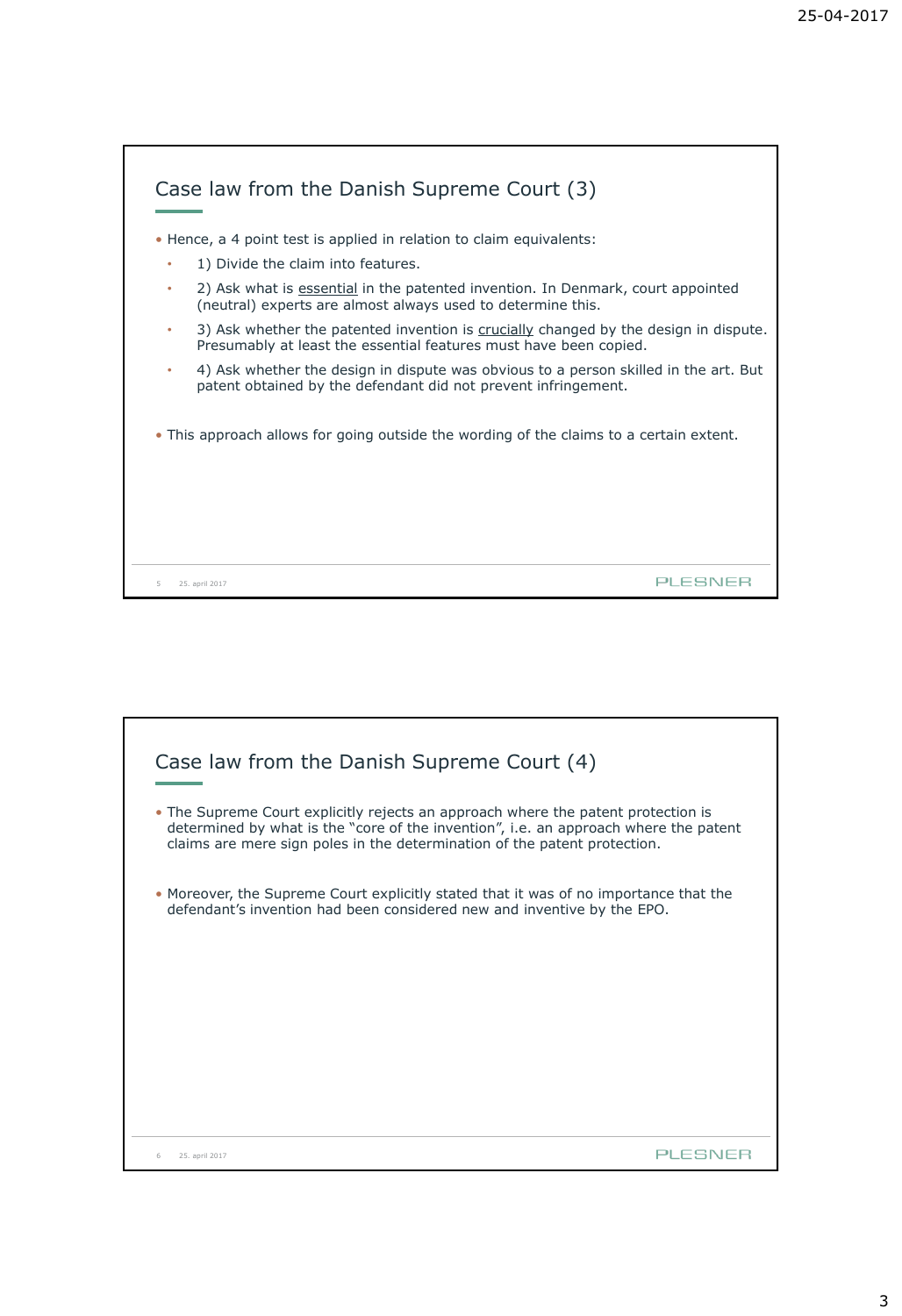| Case law from the Danish Supreme Court (5)<br>Albert Hedegaard v Hardi International A/S [2014] UfR 488                                                                                                                                                                     |
|-----------------------------------------------------------------------------------------------------------------------------------------------------------------------------------------------------------------------------------------------------------------------------|
| • Danish Patent no. DK 156806 C "crop sprayer".                                                                                                                                                                                                                             |
| • The Supreme Court Confirmed that equivalent solutions could be taken into<br>considerations when determining the scope of the patent protection.                                                                                                                          |
| • Moreover, the Supreme Court stated:                                                                                                                                                                                                                                       |
| "If the wording of the patent claims is unclear, it can be taken into consideration if the<br>patentee towards the PTO has alleged a limited construction of unclear expressions in the<br>patent claims in order to fulfil the requirements of novelty and inventive step" |
| 25. april 2017                                                                                                                                                                                                                                                              |